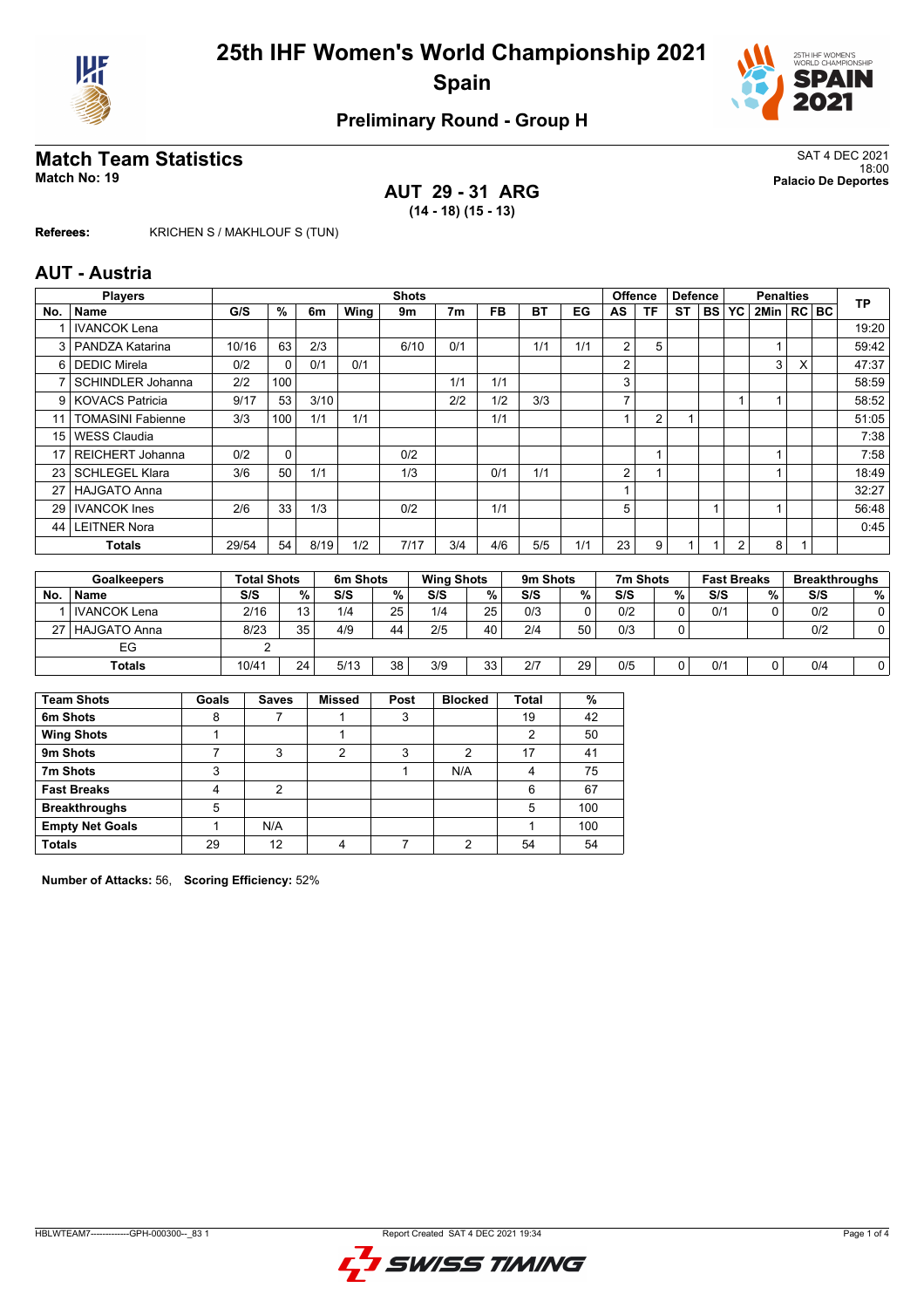



## **Match Team Statistics** SAT 4 DEC 2021

**AUT 29 - 31 ARG (14 - 18) (15 - 13)**

18:00 **Match No: 19 Palacio De Deportes**

 $1/4$  0/4  $0/2$   $0/1$   $1/2$ 

Ĩ,

Ŧ

 $\frac{1}{2}$  0/2  $\frac{1}{2}$  0/2  $\frac{1}{2}$  $\bullet$  0/1 2/2 0/3  $0/5$  3/3 2/4

27 HAJGATO A

**Referees:** KRICHEN S / MAKHLOUF S (TUN)

#### **AUT - Austria**



**Fast Breaks**

1/1

3/6

1/1

1/1

4/6

0/1

0/1

 $2/5$ 

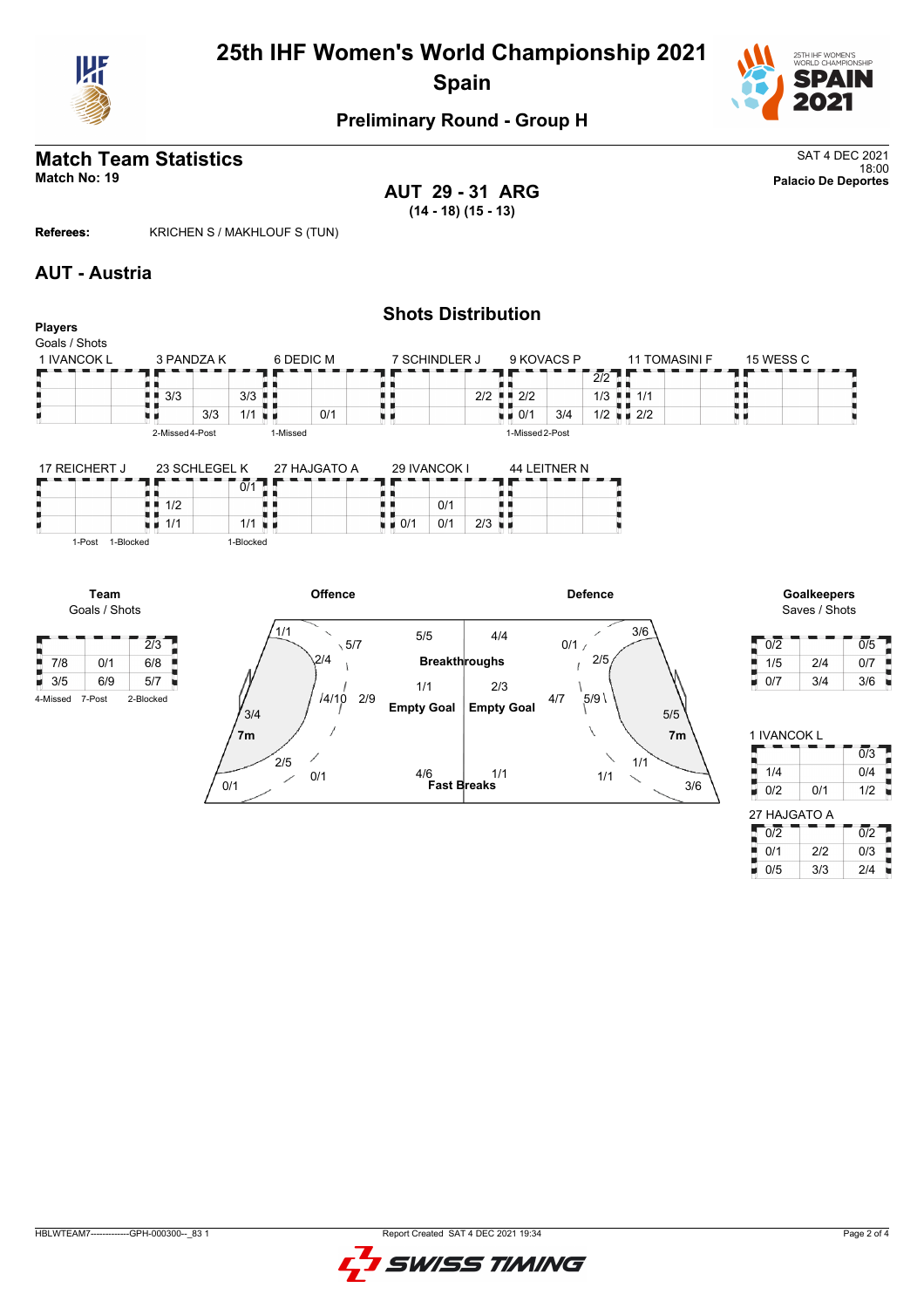



# **Match Team Statistics** SAT 4 DEC 2021

#### **AUT 29 - 31 ARG (14 - 18) (15 - 13)**

18:00 **Match No: 19 Palacio De Deportes**

**Referees:** KRICHEN S / MAKHLOUF S (TUN)

#### **ARG - Argentina**

|                 | <b>Players</b>                      |       | <b>Shots</b>  |      |      |     |     |           | <b>Offence</b> | <b>Defence</b> |    |           | <b>TP</b> |           |           |                |         |  |       |
|-----------------|-------------------------------------|-------|---------------|------|------|-----|-----|-----------|----------------|----------------|----|-----------|-----------|-----------|-----------|----------------|---------|--|-------|
| No.             | <b>Name</b>                         | G/S   | $\frac{9}{6}$ | 6m   | Wing | 9m  | 7m  | <b>FB</b> | <b>BT</b>      | EG             | AS | <b>TF</b> | <b>ST</b> | <b>BS</b> | <b>YC</b> | 2Min           | $RC$ BC |  |       |
|                 | <b>CARRATU Marisol</b>              | 1/1   | 100           |      |      |     |     |           |                | 1/1            |    |           |           |           |           |                |         |  | 29:20 |
| 4               | <b>URBAN MEDEL Rosario Victoria</b> | 3/6   | 50            |      | 3/6  |     |     |           |                |                |    |           |           |           |           |                |         |  | 50:21 |
|                 | 5   PIZZO Manuela                   | 2/2   | 100           |      |      |     | 2/2 |           |                |                |    |           |           |           |           | $\overline{2}$ |         |  | 32:51 |
| 6               | <b>GARCIA Graciela Ayelen</b>       | 1/1   | 100           | 1/1  |      |     |     |           |                |                |    |           |           |           |           |                |         |  | 7:16  |
| 7               | <b>CAMPIGLI Rocio</b>               |       |               |      |      |     |     |           |                |                |    |           |           |           |           |                |         |  | 3:29  |
| 10              | MENDOZA Luciana                     | 4/5   | 80            | 2/3  |      |     |     |           | 2/2            |                | 5  | 3         |           |           |           |                |         |  | 42:16 |
| 12 <sub>1</sub> | ROSALEZ Fatima Ayelen               |       |               |      |      |     |     |           |                |                |    |           |           |           |           |                |         |  | 27:58 |
| 13              | <b>GAVILAN Giuliana</b>             | 1/1   | 100           | 1/1  |      |     |     |           |                |                |    |           |           |           |           |                |         |  | 34:30 |
| 15 <sup>1</sup> | <b>MENA Antonela Lucia</b>          | 1/2   | 50            | 1/2  |      |     |     |           |                |                | 1  |           |           |           |           |                |         |  | 27:27 |
| 17              | CAVO Malena                         | 1/4   | 25            | 1/2  |      | 0/2 |     |           |                |                | 2  |           |           |           |           |                |         |  | 19:31 |
| 18              | <b>SANS Macarena</b>                |       |               |      |      |     |     |           |                |                |    |           |           |           |           |                |         |  | 18:18 |
| 21              | <b>GANDULFO Macarena</b>            |       |               |      |      |     |     |           |                |                |    |           |           |           |           |                |         |  |       |
| 22              | <b>KARSTEN Elke Josselinne</b>      | 11/16 | 69            | 2/4  | 1/1  | 3/5 | 3/3 |           | 1/1            | 1/2            | 9  | 3         |           |           |           |                |         |  | 55:40 |
| 25              | CASASOLA Micaela                    | 1/2   | 50            | 0/1  |      | 1/1 |     |           |                |                |    |           |           |           |           |                |         |  | 14:56 |
| 26              | DALLE CRODE Lucia                   | 5/9   | 56            | 0/1  | 2/5  | 1/1 |     | 1/1       | 1/1            |                |    |           |           |           |           |                |         |  | 56:07 |
| 36              | <b>OJEA CRISTINO Delfina</b>        |       |               |      |      |     |     |           |                |                |    |           |           |           |           |                |         |  |       |
|                 | Bench/Team                          |       |               |      |      |     |     |           |                |                |    |           |           |           |           |                |         |  |       |
|                 | Bench/Team                          |       |               |      |      |     |     |           |                |                |    |           |           |           |           |                |         |  |       |
|                 | <b>Totals</b>                       | 31/49 | 63            | 8/15 | 6/12 | 5/9 | 5/5 | 1/1       | 4/4            | 2/3            | 23 | 8         | 1         |           |           | 4              |         |  |       |

|                 | <b>Goalkeepers</b>    | <b>Total Shots</b> |          | 6m Shots |    | <b>Wing Shots</b> |   | 9m Shots |    | 7m Shots |   | <b>Fast Breaks</b> |    | <b>Breakthroughs</b> |   |
|-----------------|-----------------------|--------------------|----------|----------|----|-------------------|---|----------|----|----------|---|--------------------|----|----------------------|---|
| <b>No</b>       | <b>Name</b>           | S/S                | %        | S/S      | %  | S/S               | % | S/S      | %  | S/S      | % | S/S                | %  | S/S                  | % |
|                 | CARRATU Marisol       | 4/19               | $\Omega$ | 3/7      | 43 | 0/1               |   | 0/4      |    | 0/2      | ۵ | 1/3                | 33 | 0/2                  |   |
| 12 <sub>1</sub> | ROSALEZ Fatima Ayelen | 8/22               | 36       | 4/8      | 50 |                   |   | 3/6      | 50 | 0/1      | С | 1/3                | 33 | 0/3                  |   |
|                 | EG                    |                    |          |          |    |                   |   |          |    |          |   |                    |    |                      |   |
|                 | <b>Totals</b>         | 12/41              | 29       | 7/15     | 47 | 0/1               |   | 3/10     | 30 | 0/3      | 0 | 2/6                | 33 | 0/5                  |   |

| <b>Team Shots</b>      | Goals | <b>Saves</b> | <b>Missed</b> | Post | <b>Blocked</b> | <b>Total</b> | %   |
|------------------------|-------|--------------|---------------|------|----------------|--------------|-----|
| 6m Shots               | 8     | 5            | 2             |      |                | 15           | 53  |
| <b>Wing Shots</b>      | 6     | 3            | າ             |      |                | 12           | 50  |
| 9m Shots               | 5     | 2            |               |      |                | 9            | 56  |
| 7m Shots               | 5     |              |               |      | N/A            | 5            | 100 |
| <b>Fast Breaks</b>     |       |              |               |      |                |              | 100 |
| <b>Breakthroughs</b>   | 4     |              |               |      |                | Λ            | 100 |
| <b>Empty Net Goals</b> | 2     | N/A          |               |      |                | 3            | 67  |
| <b>Totals</b>          | 31    | 10           | 6             |      |                | 49           | 63  |

**Number of Attacks:** 56, **Scoring Efficiency:** 55%